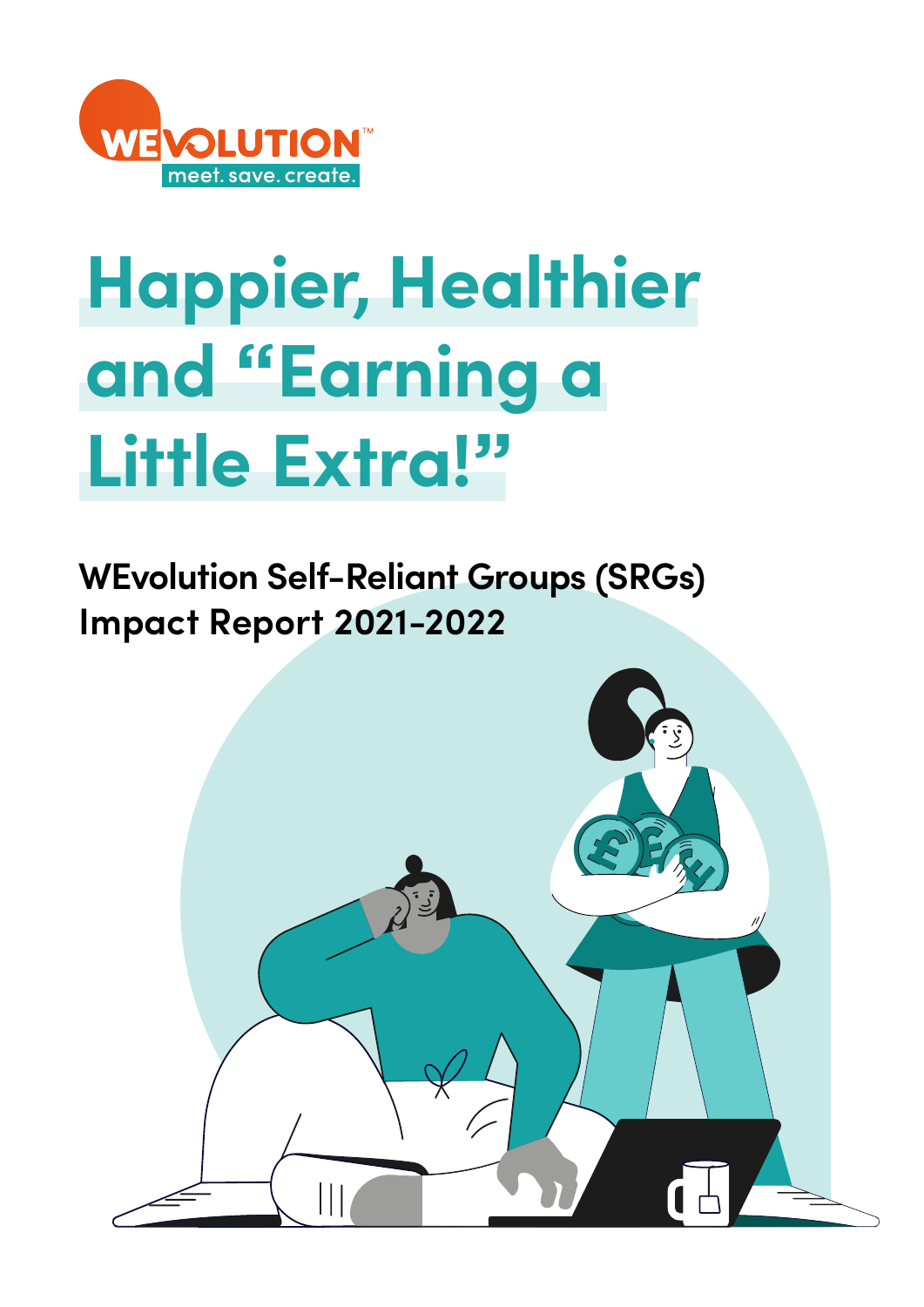**It helped me realise that my ideas don't have to be on the scale of starting a multi-national company to succeed. Simply earning a little bit extra from a business venture is enough to give it a go and who knows how big it could become in the future!**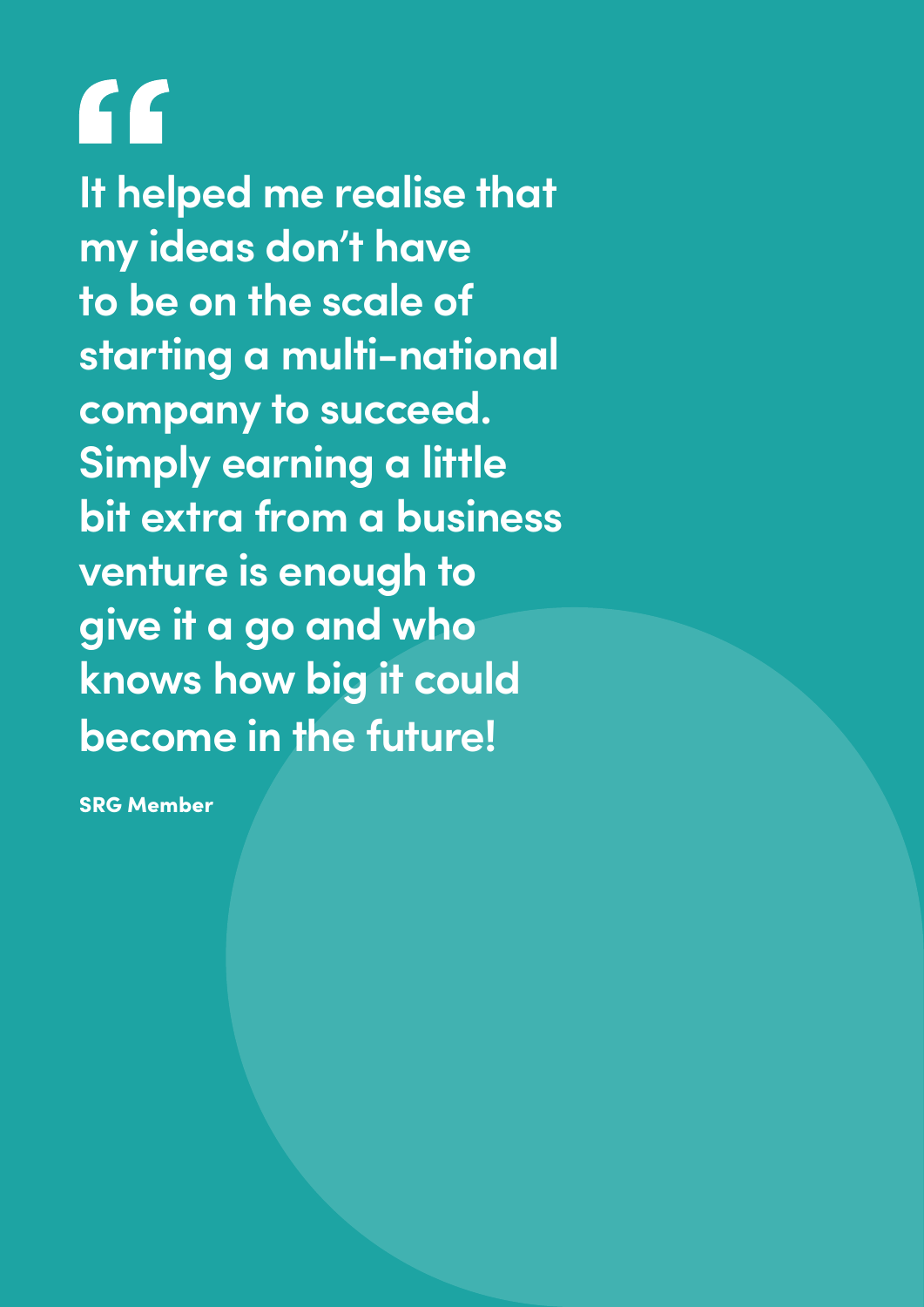## **Contents**

| Introduction                                                                                     | 4                 |
|--------------------------------------------------------------------------------------------------|-------------------|
| <b>Background of Model</b>                                                                       | 5                 |
| <b>Impacts</b>                                                                                   | $6 - 12$          |
| Key Finding 1: Increased sense of<br><b>Happiness &amp; Confidence</b>                           | 6                 |
| Key Finding 2: Improved Health & Wellbeing                                                       | 7                 |
| Key Finding 3: Increased Sense of Control                                                        | 8                 |
| Key Finding 4: Children are positive<br>beneficiaries from their parents'<br>involvement in SRGs | 9                 |
| Key Finding 5: Increased Financial Wellbeing                                                     | 10                |
| Key Finding 6: Improved Business Confidence                                                      | $12 \overline{ }$ |
| <b>Recommendations</b>                                                                           | 13                |
| <b>Conclusions</b>                                                                               | 14                |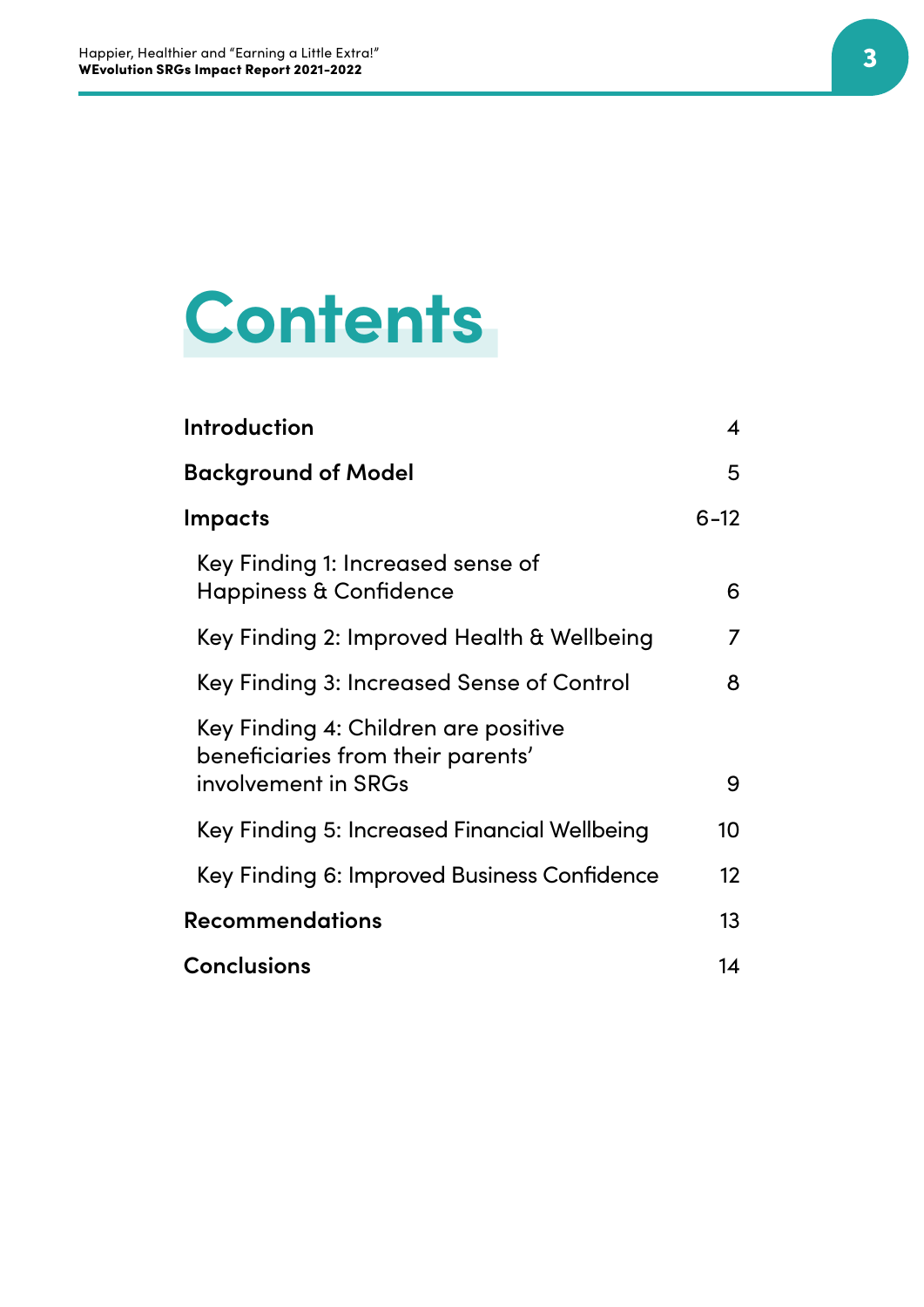## **Introduction**

**To better understand the impact of SRGs on individuals' lives, WEvolution designed a digital questionnaire where SRG members self-reported the impact of SRGs on a number of areas of their lives and family.**

Statistics in this report have been derived from the data shared by 33 members representing SRGs in Scotland and extrapolated data.

While the pandemic and the digital approach placed some constraints on participation, the data that has emerged is significant in terms of the impact of SRGs on its members. SRGs continue to deliver a cobweb of impacts (pictured, right).

These impacts are intermeshed, dynamic and incremental. SRGs, as a context that seeks to connect rather than treat, continue to provide great value to its members in a number of the areas of their lives. It also provides WEvolution a better understanding of areas where it can continue to innovate its offerings to garner greater impact in the long-term. **Cobweb of Impacts**



### **COVID as an impetus for change**

The COVID pandemic propelled WEvolution into a critical decision making spot. Faced with the choice of either continuing with little to no opportunity for face-to-face meeting or moving things digital, WEvolution chose the latter. It was this pivot to the digital that scaling SRGs beyond Glasgow, Paisley and Inverclyde finally became more imaginable. With the COVID restrictions ongoing, 2021 became the first full year where the staff team and SRG members truly grappled with the hows and what of a movement driven largely through digital means. WEvolution welcomed its first virtual SRGs with one SRG boasting of members in London, Lithuania and Glasgow. Suddenly the possibilities for SRGs became endless. We had people in Greenock starting groups with old friends in Sri Lanka and people that were strangers in the physical

world deciding that they wanted to connect virtually as a group.

However, with all the new possibilities there also came new challenges. How do we ensure people still experience meaningful transformation? How do we still help people to connect and feel less isolated when they might never meet face-to-face? How do we share the idea of SRGs when we aren't pitching it in person? While we still are in the early stages of committing to this new way of creating pull towards our movement, this impact survey comes at the right time. It is a reminder that SRGs continue to impact people positively whether digitally or in person. We have work to do in ensuring that we don't lose the "magic" of SRGs but, finally, we truly have the potential to scale and reach people further afield.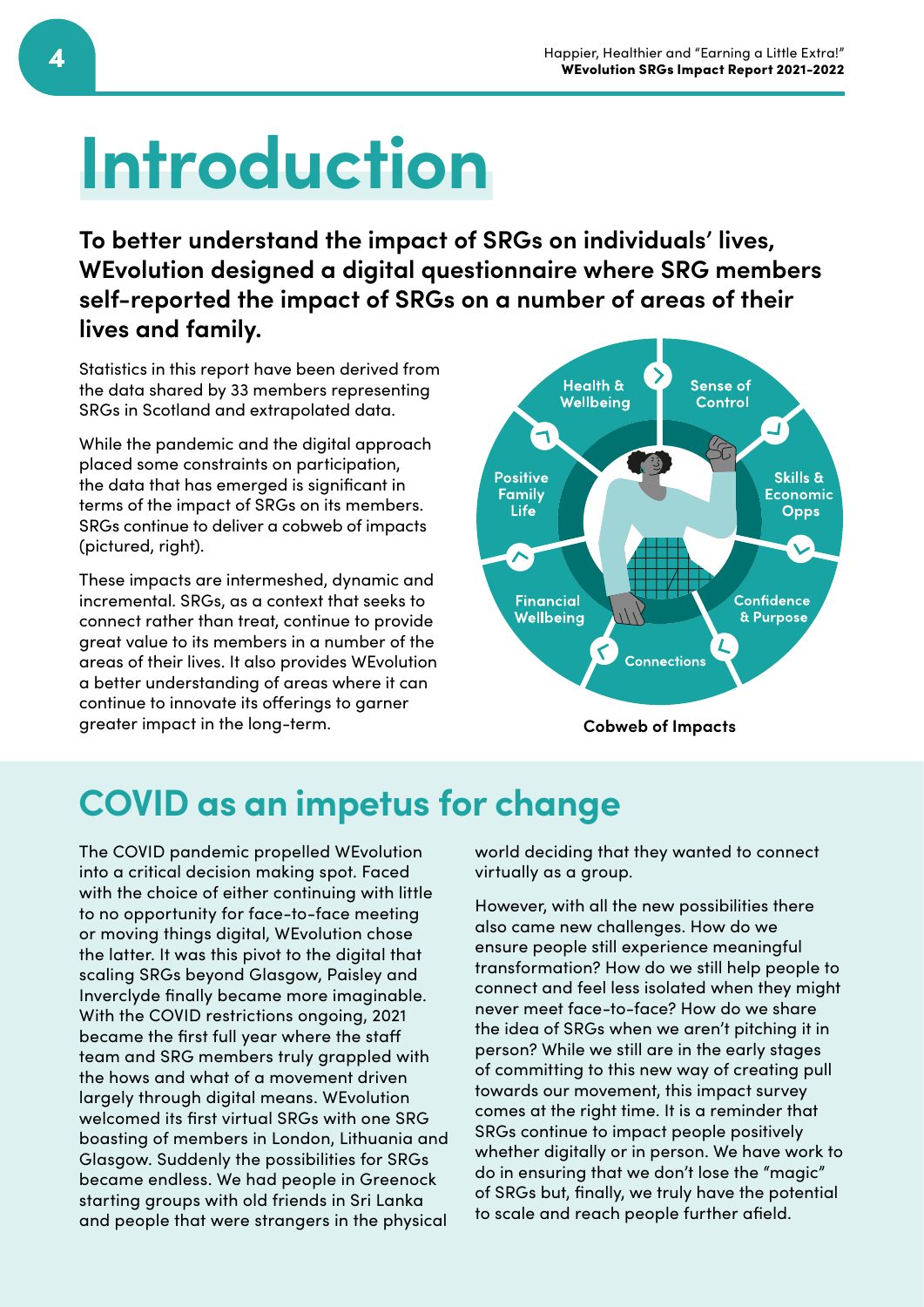## **Background of Model**

**Back in 2011, a group of women from Glasgow embarked on a journey to India to learn more about community development practice in a context where there is no formal social security system (some form has slowly begun to emerge but is nowhere close to the UK equivalent). One of their key discoveries was that of Self-Help Groups (SHGs), where women met regularly, saved together and used their savings to fund their entrepreneurial endeavours and help each other in hardships.** 

The spirit of entrepreneurship and of selfreliance inspired the group from Glasgow to start Self Reliant Groups upon their return in Scotland (avoiding the phrase Self Help Group due to its connotations here in the UK). Today, the SHG movement in India is vast, with an estimated 11million groups spanning the country. Infrastructure is in place to support groups, with banks and institutions well versed in the financial structure of SHGs. The model is part of India's national poverty reduction strategy.

Since 2011, WEvolution has sought to build a movement of unexpected entrepreneurs in the UK and beyond. Other organisations like Purple Shoots in Wales, Church Action in Poverty in Manchester, Trust Leeds in Leeds and WEmove in the Netherlands have become leading lights in driving forward the SRG methodology in their contexts. The aim is to reach a point of critical mass, where SRGs start to organically emerge within communities. Each SRG will be unique, because SRGs are an expression of people's talents and passion, but groups tend to have four things in common.

Each of these markers mean that groups members transition from being receivers of support to producers of value. Being a collective means that groups are selfdetermining; saving regularly provides a context for self-generating resources; and, rotating roles and responsibilities provide the framework for groups to become self-led. Members are in control of their progress and begin to produce results on their own terms and at their own pace.

These are the markers which define SRGs:

### 1. A Collective

There is strength in working together, as groups lean on the experience and support of others as they set out to achieve their goals. This collective spirit and shared sense of purpose is a stand-out of any SRG anywhere.

### 2. Meet Regularly

Regular meetings provide a structure and continuity, which are especially important when people connect not only to discuss ideas but also life with its ups and downs. A genuine sense of comraderie can build up allowing group members to get to know each other and to hold each other accountable in moving forward with ideas and projects.

### 3. Saving Regularly

Groups save money regularly into their common fund. The savings can be used to test enterprising ideas or for internal group loans in times of hardship. The simple act of savings goes a long way in building trust, ownership and resilience.

### 4. Rotating Roles & Responsibilities

Sharing roles and responsibilities creates a context of democracy within a group and allows for equal participation and voice. This way of working also allows group members to build confidence and learn transferable leadership and administration skills.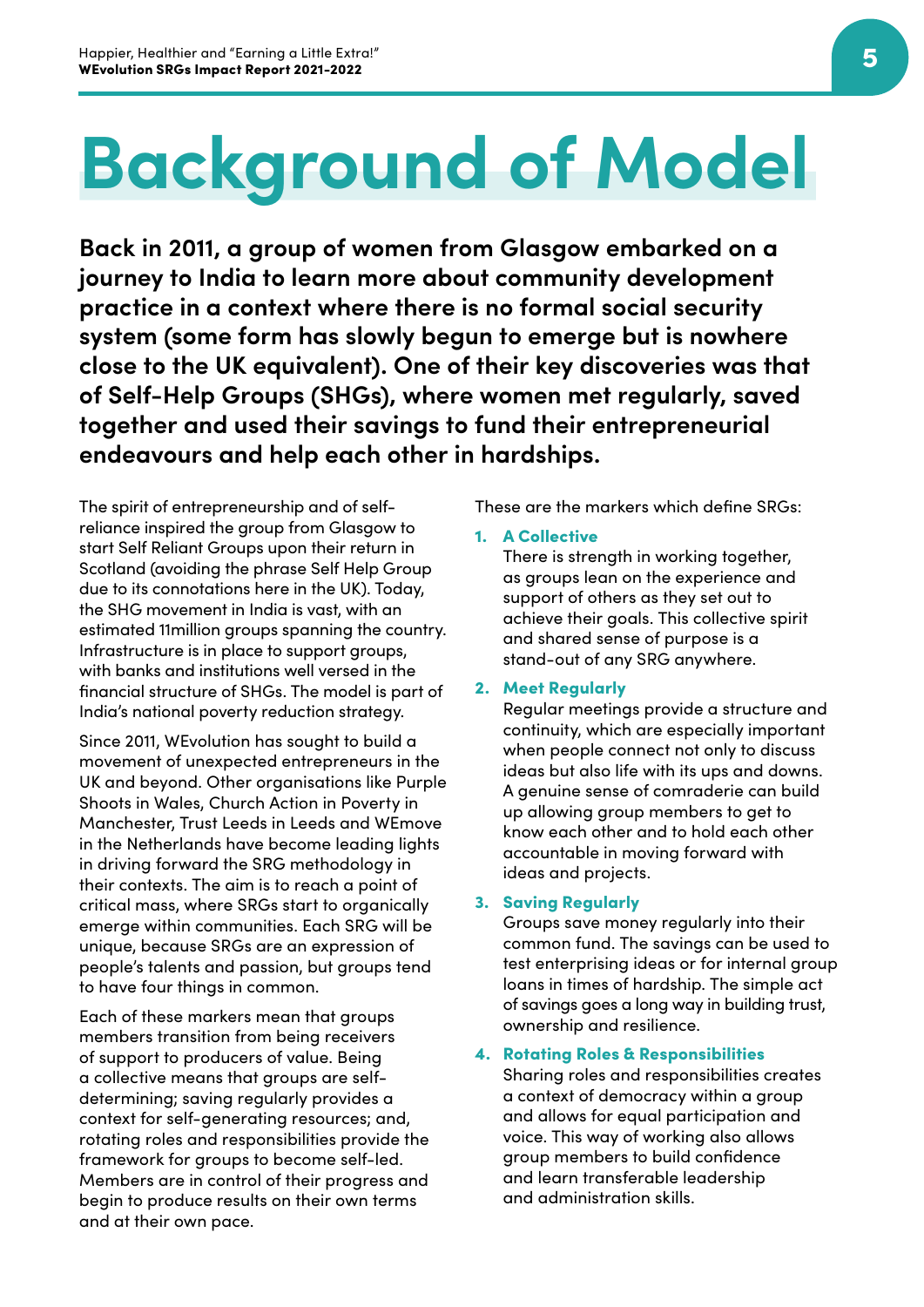## **Impacts**

### **Key Finding 1: Increased sense of Happiness & Confidence**

SRGs are a safe space where people feel enabled and a sense of purpose is recovered or found. To qualify this increased sense of purpose, survey respondents were asked whether they felt able to think more clearly about their future, whether they felt optimistic, happier overall and whether they had an interest in new things.

Seventy percent of respondents reported they felt happier overall, and that they now had an interest in new things (67%). Fifty-two percent of respondents felt that they had more clarity about the future and 52% reported to have experienced an increased sense of optimism. As one respondent put it: "[I] feel I have hobbies and interactions that have led to more social connections and a positive outlook on life"

Seventy-nine percent of respondents reported an increase in confidence since being involved in an SRG. Some of this was put down to having the opportunity to socialise and be in community with others. This is in alignment with one of WEvolution's key principles: to provide the context for people to make their own change. By giving people the context and opportunity to connect with others, both within their group and outwith their group in the wider SRG community, respondents are able to build their own social capital.

Newfound confidence might also be the result of an improved skill-set since joining an SRG. Seventy percent of SRG members responding to the survey said that they had developed more skills since joining an SRG, with 58% of these respondents reporting that these skills had contributed to them feeling more confident. Whether its context, increased skills, or a combination of factors, this improved self-confidence plays a key role in the members' transformational journeys.



## "

**My confidence has grown with each WEvolution event I attend where I don't know anyone and it goes positively.**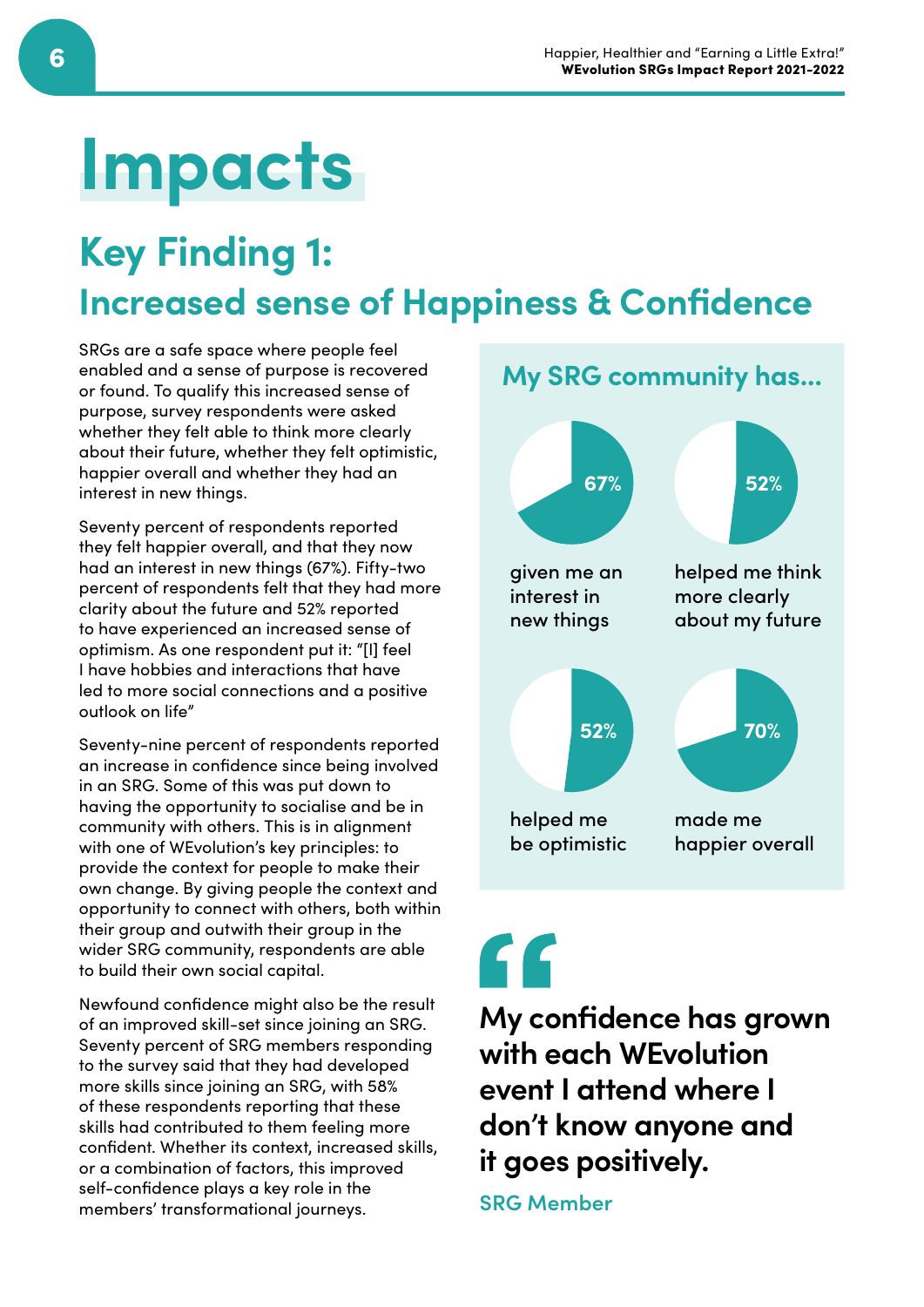### **Key Finding 2: Improved Health & Wellbeing**

Eighty-five percent of participants agree that being in an SRG has improved their health in some capacity. When probed about which areas their health was impacted the most, the largest impacts could be seen in their social (79%) and in their mental (64%) health. Interestingly, 24% of people also reported that their physical health had improved. When it comes to understanding the impact on their social and mental health people referred to the importance of social connections, having something to focus on, and realising their own potential.

Participants elaborated on their reasons for improved mental health through explaining the transformational nature of having regular contact with friends. As one SRG member put it: "Regular contact with my SRG has helped me face and reduce negative and destructive thought patterns". Talking and working through challenges together were often mentioned as contributing factors in SRG members experiencing increased wellbeing. One SRG member explained that having the opportunity to discuss ideas with group members reduced their feelings of anxiety, whilst another explained that they looked forward to meetings with their group despite having been a "lifelong introvert" who previously found "all social interaction scary and tiring". Another explained that they no longer felt as isolated, saying: "Having a social network has helped my mood and reduced isolation".

### **My health has improved in the following ways...**





The importance of the social aspect of being in an SRG was clear to see within the results of the survey, with 79% of respondents saying that their support network had grown since getting involved with the SRG community. One member explained; "before meeting the SRG community I felt isolated so my mood was very low. Being part of an SRG has improved my mental and social health significantly. I now have a group of supporting friends around me".

Along with realising potential, the SRG community offers people focus and routine as group members begin to work on their entrepreneurial projects. Eighty-two percent of respondents said that being part of the SRG community had increased their sense of purpose, and 79% said that they were more able to achieve their personal goals. This is emphasised by a member explaining the improvement in their mental health since getting involved in the SRG movement: "Not being alone and ruminating on my issues. I want to get up in the mornings as I have something to do. I want to go out of the house to meet my group. All this has had a massive impact on my mental health."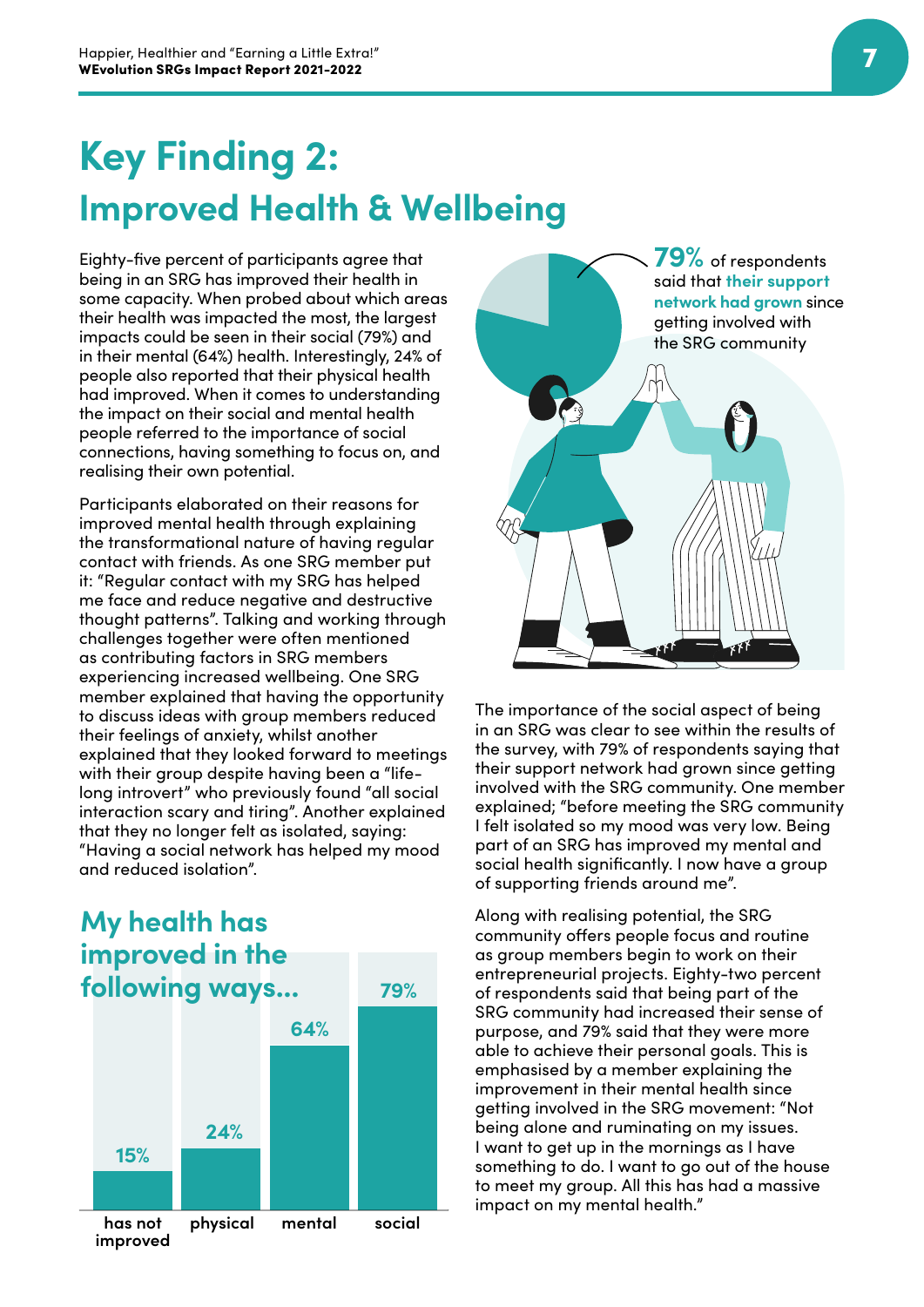### **Key Finding 3: Increased Sense of Control**

The survey demonstrated an increase in respondents reporting to have good or full control over their lives after joining an SRG: Eighteen percent of respondents reported they had full control of their lives prior to joining an SRG. After joining an SRG, 42% of respondents reported to have full control over their lives after joining an SRG.

This aspect of SRGs has been significant during the COVID19 pandemic. With so many life changes taking place, there was potential for a loss of control with many SRG members. However, as one respondent explained, the stability of a group enabled many to continue to have a sense of control throughout the pandemic: "Covid has by far been the most disruptive factor in my life, but my involvement in the SRG movement provides me with the motivation to overcome the many problems of life in Scotland."

Others explained that building connections within the community had increased their sense of control. Having a supportive group of friends was alluded to by several respondents,

with some adding that the accountability found within the group led to feeling in control of their next steps.

The increased sense of direction which comes along with being in an SRG and the motivation to achieve goals also contributed to an increased sense of control among respondents. The result of this increased sense of control has meant that members become happier within themselves, and more confident in their decision making. An SRG member elaborates; "I am no longer made to feel like I can't do anything right and feel like walking on eggshells, I can choose what is best for me and my son".

The impact of this increased control is making a noticeable difference on people's everyday lives and this SRG member sums it up neatly, "I have choices! I am fully in control of the choices I make. I feel validated by my group and that in turn has supported me to drive changes at home. My family are more connected and constructive than before."

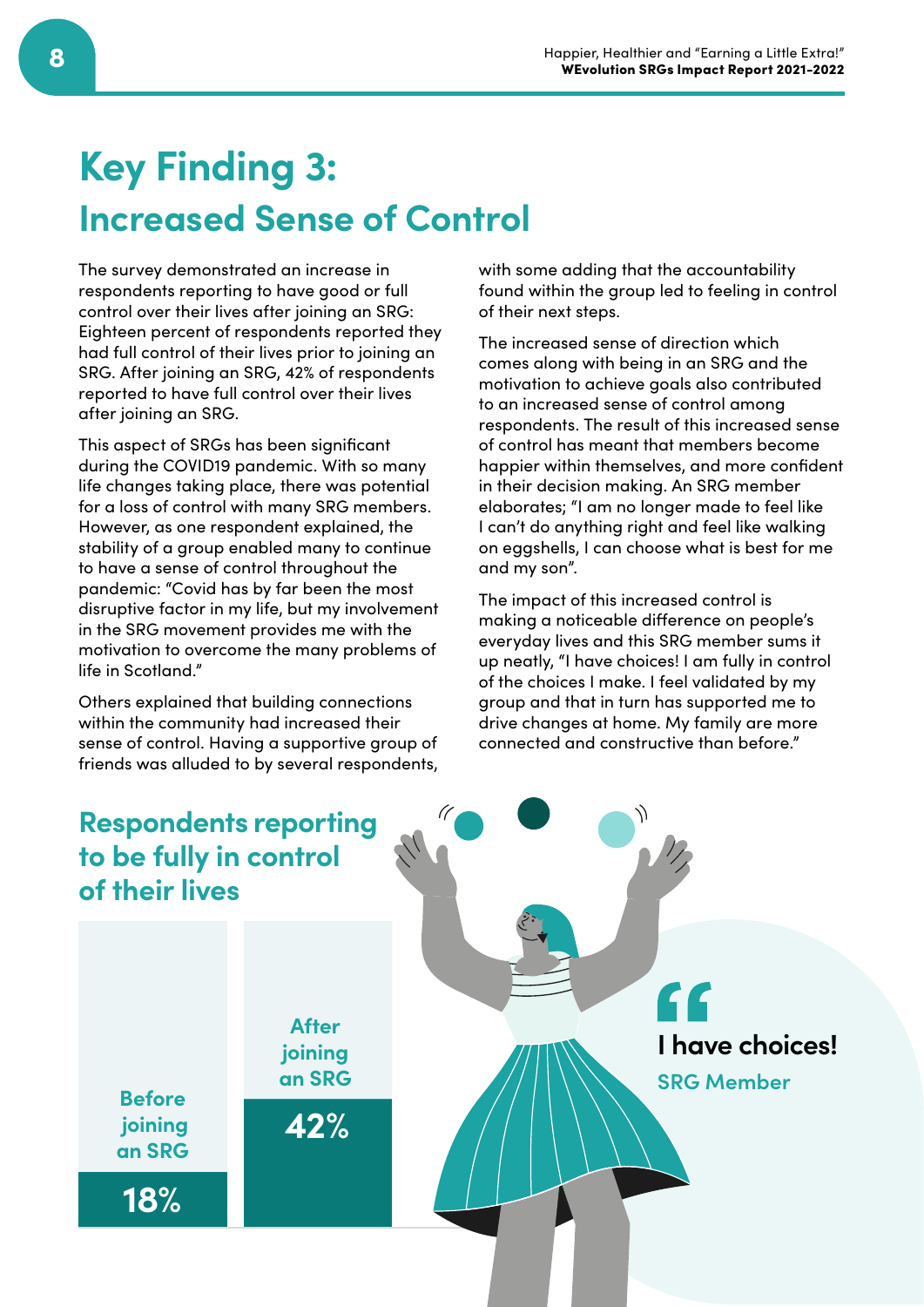### **Key Finding 4: Children are positive beneficiaries from their parents' involvement in SRGs**

Another consistent result from the survey pointed to the impact of SRGs on family life. Ninety-three percent of SRG members who have children or grandchildren believed that their families had been positively impacted by SRGs. Children have been impacted in the following ways:

### 1. Children witness newfound entrepreneurial capacity

Respondents explained that children had witnessed their entrepreneurial activities and the learning which had taken place as a result. They have the opportunity to meet and get to know other entrepreneurs within the group and see the value in teamwork. Children are also susceptible to learning about the positive impact of having the determination and drive to achieve goals. One respondent explained: "They see me being busy with my crochet business and the data SRG which gives them a good example, my son is always suggesting new ideas to make money -he's only nine years old. They also benefit from the fact that I'm happier and more social."

#### 2. Children witness change in parents

SRG members also explained that their improved wellbeing and confidence has not gone unnoticed by their children. They indicate that their children benefit from "see[ing] me grow and become more confident", and are proud of their parents or grandparent's achievements; "My grandkids have come to the lunch club and they are proud of what I've been doing". Respondents emphasised the importance of their children seeing them being more proactive, and improving their own situations, and acknowledge that this has an intergenerational impact as their children show signs of being inspired to do the same. One mother said: "Mum is more focused, mum isn't sitting around the house all day, mum is productive."

"

**My children see the impact [of being in an SRG] and it flows through to them too. Feeling better makes me a better mum.**

### **SRG Member**



**93%** of SRG members who have children or grandchildren believed that **their families had been positively impacted by SRGs**

#### 3. Children have improved networks

Children having an increased circle of friends was also seen as a positive impact by respondents. This gives children an opportunity to socialise and participate in SRG activities outside of school, which ensures that they have access to an extra support network and opportunities to develop skills. One parent explains how her child feels meaningfully connected to the SRG movement: "My child has been in the SRG movement for years she absolutely loves it. It is family to her."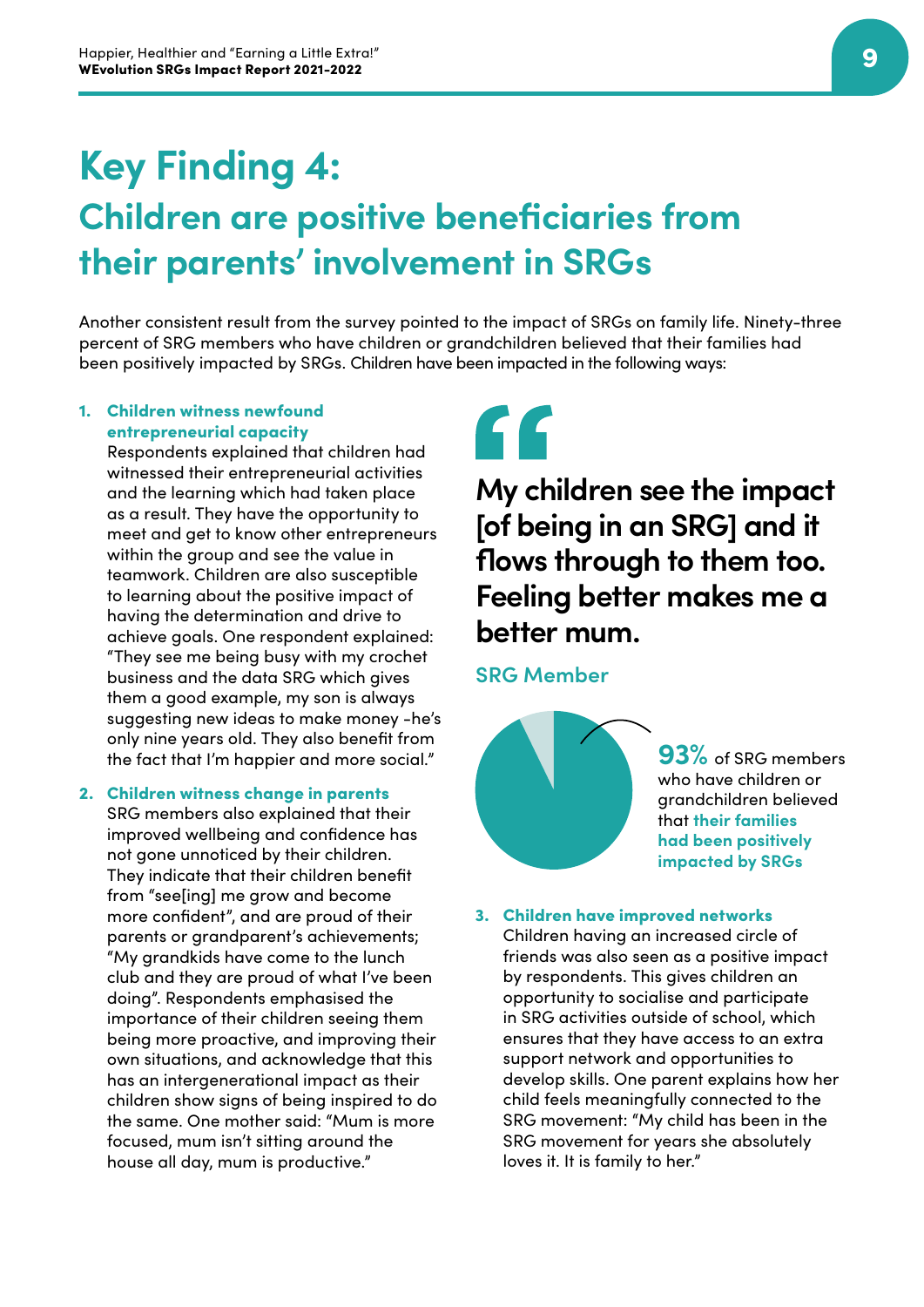### **Key Finding 5: Increased Financial Wellbeing**

SRG members reported an increased control over finances, with 64% of members reporting that they now have more financial options to help them in financially unstable times because of their involvement in an SRG. Sixty-one percent of those participating in the survey said that being part of an SRG had helped them form a habit of saving.

WEvolution is interested in gaining a better understanding of SRGs and savings but it is currently difficult to gain an accurate picture due to a nervousness attached to the topic of finance. There is a common misconception that those who are considered to be vulnerable are unable to save, and that having savings will result in SRG members losing their benefits. As individuals begin to feel an increase in control over their finances, it could be the case that

they feel able to be more open about their savings and the financial benefits of being in an SRG.

There is evidence to suggest that income generation among SRG members tends to materialise once confidence in other areas is gained. Thirty-six percent of SRG members report that being in a SRG has allowed them to make more money for themselves. Many allude to an increased skill set and ability to make decisions about their lives leading to an increase in earnings.

The impact of saving was widely reported to be a positive thing. Some explained that they felt they were now contributing to something important which felt good. Others point to a decrease in anxiety and worry having started

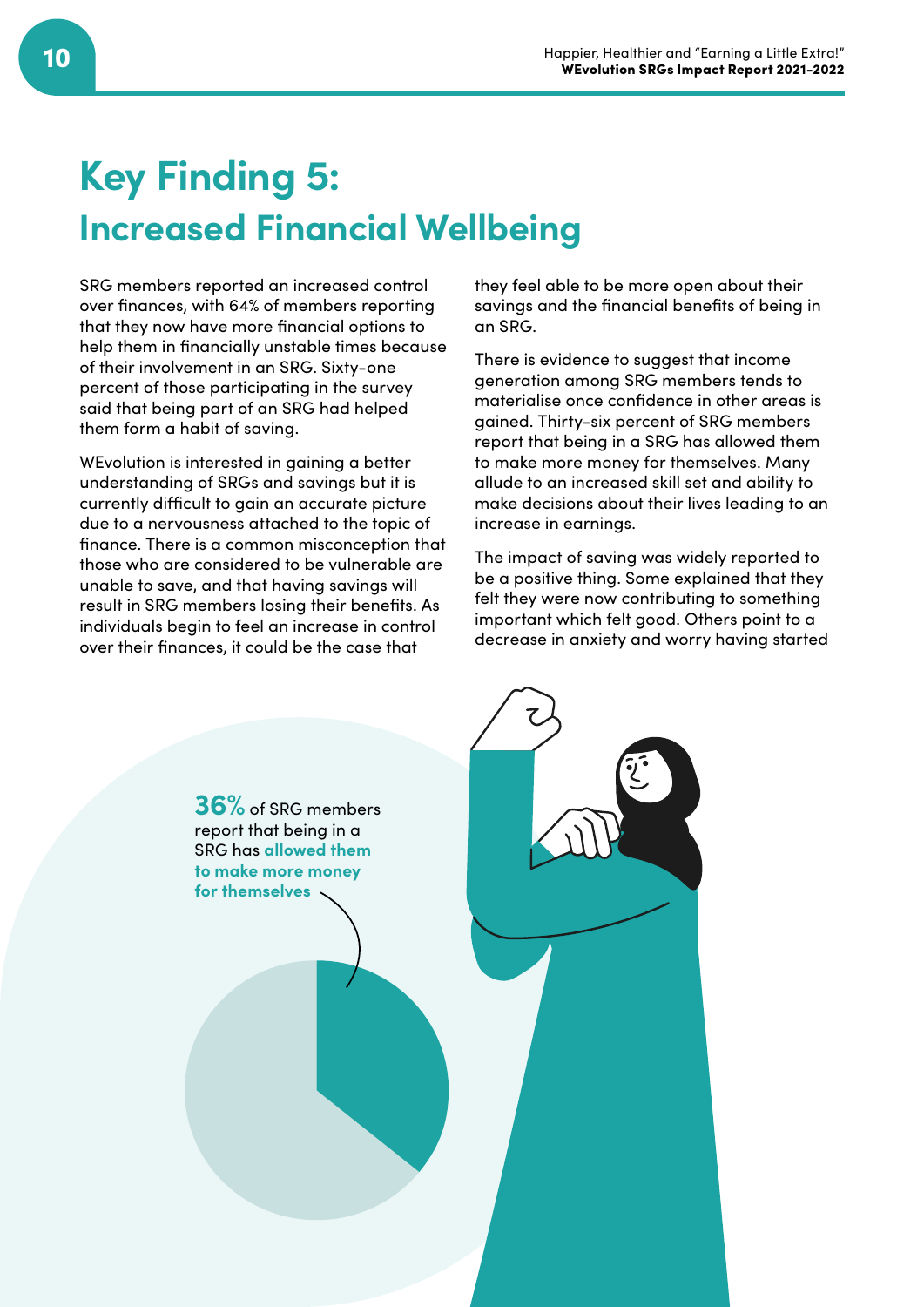

**It has helped in little but important things at home like being able to buy a washing machine with my savings.**

**SRG Member**



saving with an SRG; "There is an emergency fund now. I no longer worry about the 'what if'." Respondents also share that they are able to buy treats for family members, and are under less pressure at home now that there is a pot of money at their disposal. This indicates a strong correlation between saving and wellbeing for individuals and their families.

Further to this, SRG members reported that they had taken a loan from their SRG to help in financially trying times, and had been given support to budget responsibly.

The significance of this is not restricted to finance, as groups build trust through supporting each other financially, as there is a strong sense of accountability where money is involved. There is great power in groups being able to make decisions in order to avoid a situation where a member is required to take a loan from a high street lender.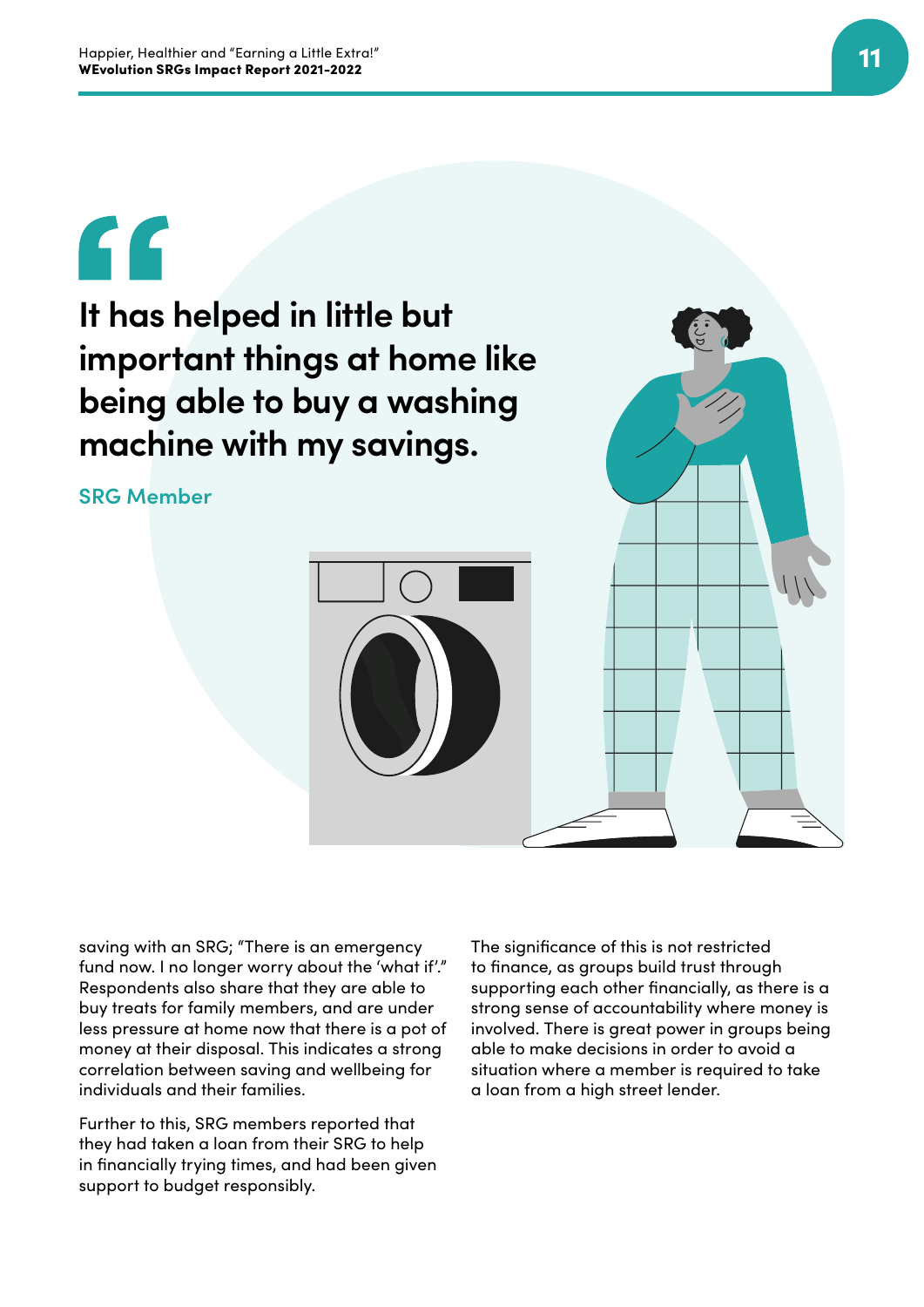### **Key Finding 6: Improved Business Confidence**

Sixty-seven percent of respondents to the survey said that since joining WEvolution they had felt more driven to try out a business idea. This signifies that the increased confidence, skills and financial benefits of savings can translate into a motivation to start entrepreneurial activities. One respondent said that being involved in WEvolution had helped them believe in themselves and in what they are able to create.

The importance of being part of a community also had an impact on people's business confidence, as some pointed towards accountability from their group, and text messages and emails from people within the SRG movement which ensured they felt supported. "…My SRG group have kept me going and the emails, texts, FB messages etc from WEvolution have helped me feel part of something and included - it's like someone else cares what I do, in a good way".



**67%** of respondents said that since joining WEvolution they were **more driven to try out a business idea**

On a more practical note, six SRG members said that they had received a loan from WEvolution, with others sharing that they used this money to set up their business. Having finance to back up a business idea, as well as providing online support were all mentioned as positive ways in which WEvolution has helped people start their own businesses.



 $\epsilon$ 

**WEvolution was a great [help] in getting extra recourses as well as extra finances for my business.**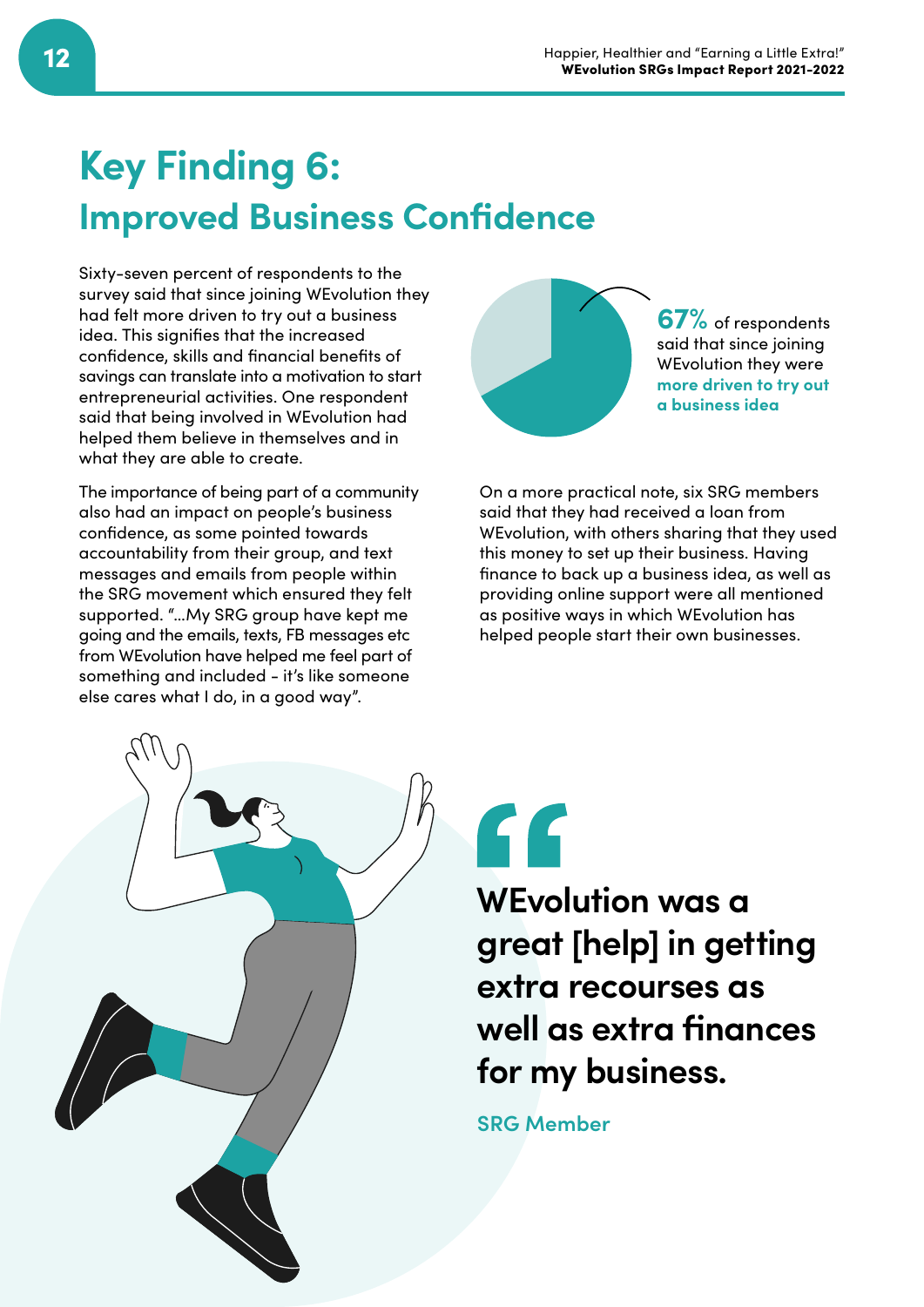## **Recommendations**

**The findings from this study have presented a number of areas where WEvolution might want to focus its attention.** 

### **Digital Upskilling**

If we are going to pivot to a more digital model, how can we ensure the people we have worked with in the past have the digital skills to be included in this transition? How can we ensure that with a largely digital model, we also include in-person pathways for those who are more vulnerable?

### **Understanding Money Making**

If one of WEvolution's aims is to help people have more financial control over their lives, how can we better enable women to make more money from their SRGs? What barriers exist? What products do we need to create to support them in this direction?

### **Promoting New Skill Development**

While many respondents (70%) did report that the SRG community increased their skills, it will be important for WEvolution to ensure SRGs have access to relevant skillsets that help them to be 'job/business ready'. Less than 15% of those 25 women reporting increased skills felt more job ready or prepared to grow a business. Further discussions into "job readiness" would also prove fruitful to ensure we begin to offer the right support.

In the future, having follow-up focus groups to dive deeper into the aforementioned areas will give us a better understanding of the overall picture. We also want to better understand the SRG impact on a continuous basis. With the help of our learning partner, Ratio, a group of SRG members have formed a design group to work out an approach that allows women to own their own data, benefit from feedback loops at an individual and SRG level, and provide funders with real time information on reach, quality and impact of the movement (**https://ratio.org.uk/ category/women-in-control-of-their-data**).

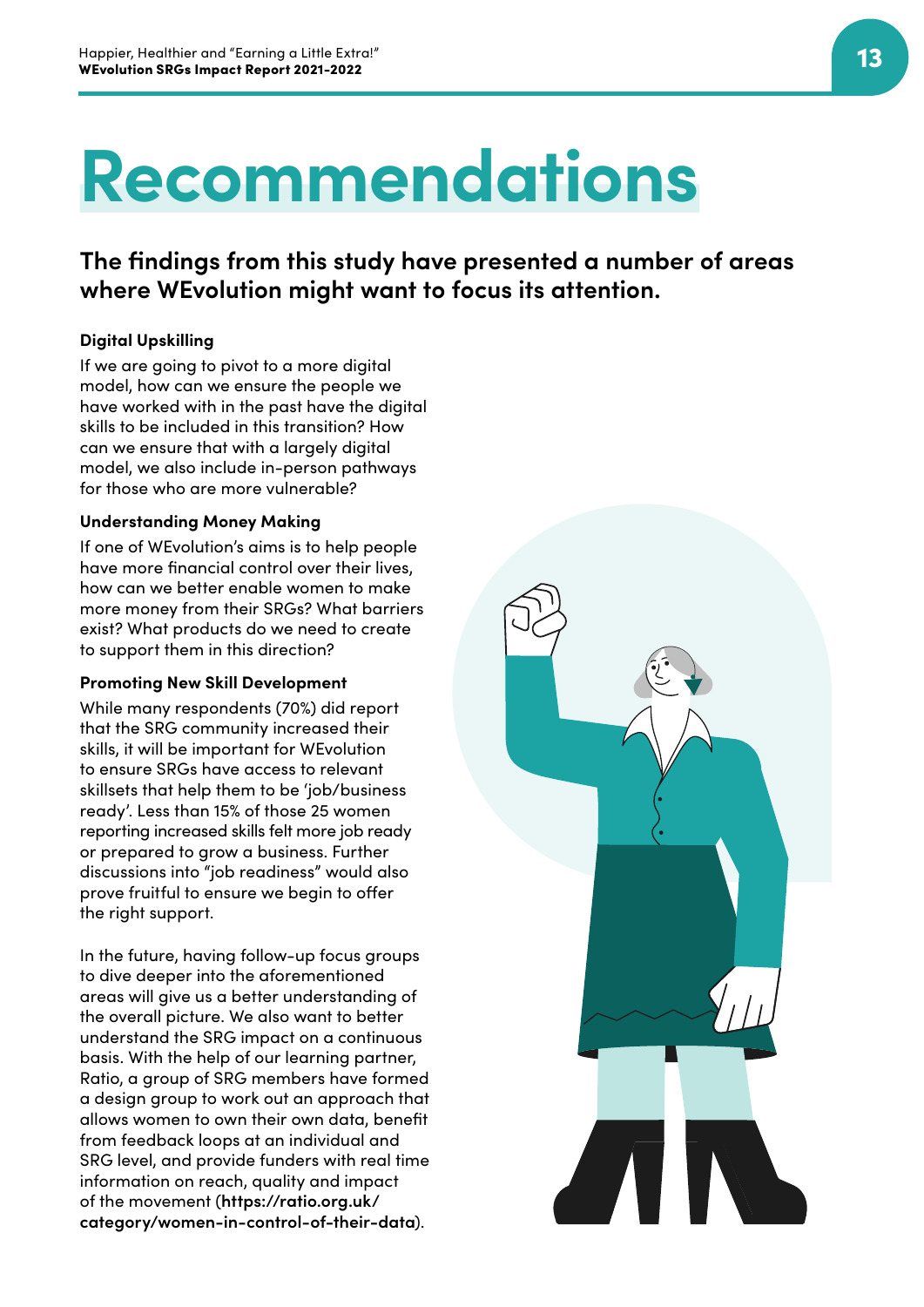## **Conclusions**

**This survey has found that SRG members' lives have been impacted in a number of different ways since joining an SRG.**

Increased happiness & confidence, healthy social networks, improved skill sets, better health and wellbeing, improved business confidence have all contributed to SRG members feeling more in control of their lives, which has often translated into positive family life. Whilst we have evidence that SRGs are having a largely positive impact on the respondents' lives, it's equally as important for us to understand where we might be improving and this survey provided us with some guidance for the future. However, in an increasingly fragile world where many of us have felt powerless over the past two years it's important to remember how much power and control SRGs give back to people. These groups become the place where people build alternative financial systems; share in life's ups and downs; regain their confidence; realise their untapped potential- all while doing it together. It only feels right to end with this quote from an SRG respondent, "I wish more people would recognise how much power there is in a community or a tribe."

**There is such a genuine camaraderie that I have been searching for my whole life and never found till now. It is such a welcoming and interesting group to be a part of. Thank you.**

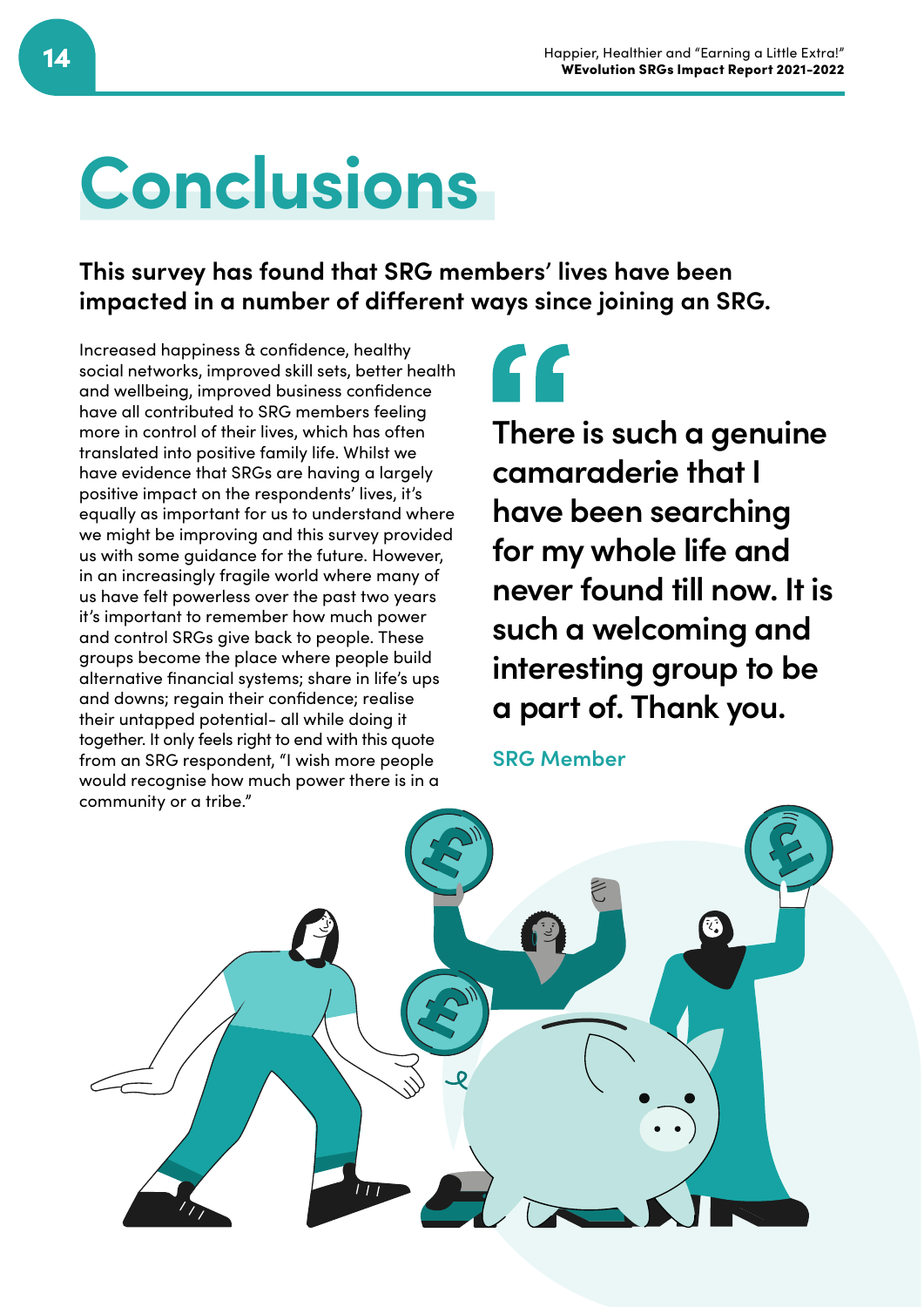# "

**Covid has by far been the most disruptive factor in my life, but my involvement in the SRG movement provides me with the motivation to overcome the many problems of life in Scotland.**